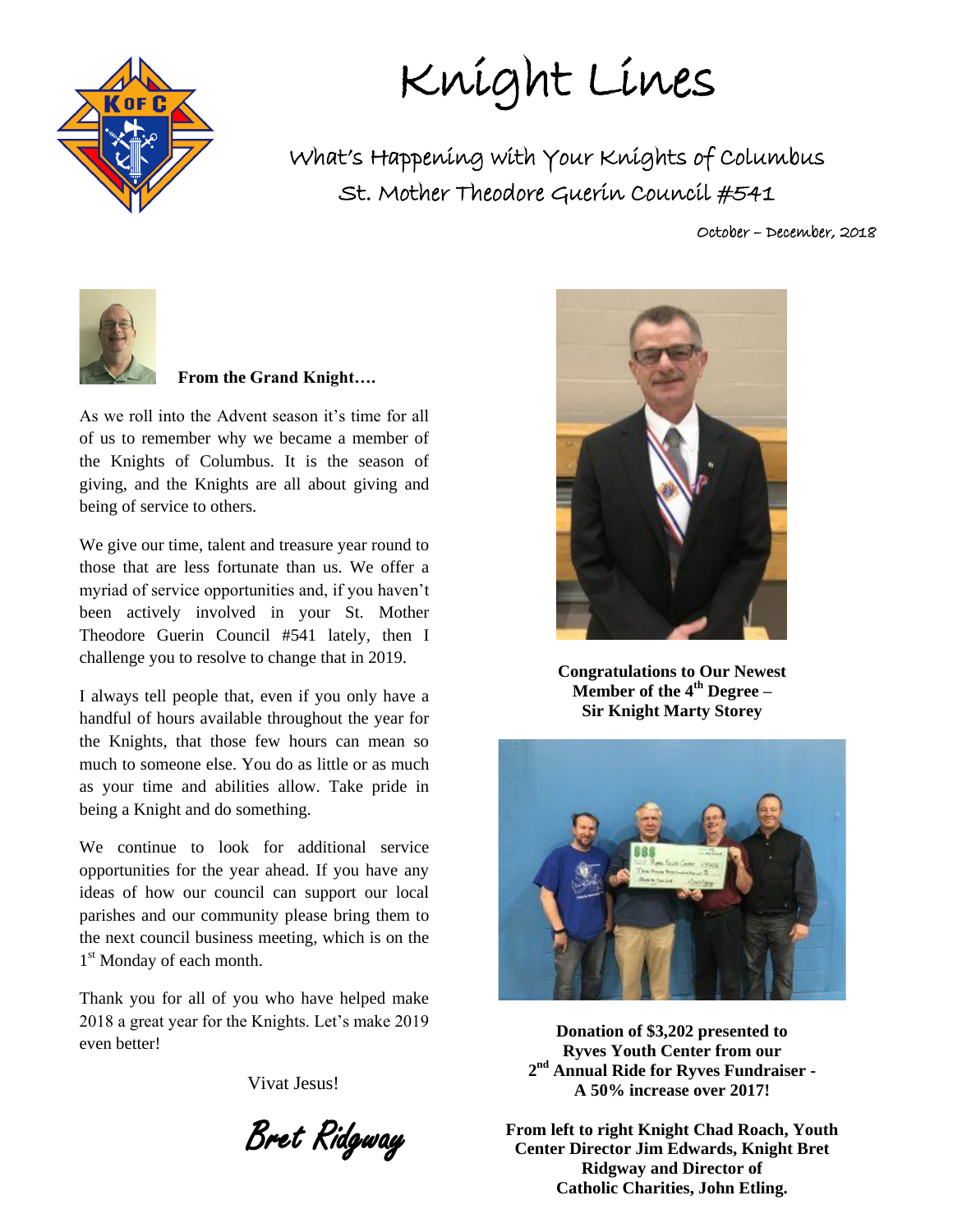



Sir Knights helped celebrate Masses of Remembrance at both St. Benedict and St. Joseph Parishes on All Soul's Day. Thanks to George Knezevich, David Gorrell, Mike Brown, Ken Nordmeyer, Bob Flott, Mark Monahan, Tom Born and Bret Ridgway. Also pictured is Friar Savio.



We held our 3<sup>rd</sup> annnual Youth Soccer Challenge on September 30<sup>th</sup>.



A quick shout out to all the Knights who helped out this year with the setup of our Keep Christ in Christmas display at Deming Park. Thank you!



#### **Your 2018 – 2019 St. Mother Theodore Guerin Council #541 Officers**



Grand Knight Bret Ridgway



Terrell Butler



Chancellor Sean Cramer



Jason Cooper



Trustee – 1st Year Bob Flott



Trustee  $-2<sup>nd</sup>$  Year Tony Peterson



Chaplain Friar Savio Manavalan



Deputy Grand Knight David Gorrell



Financial Secretary Ryan Loftus



Recorder Mark Monahan



Inside Guard Phil Brown



Outside Guard Mike Brown



Trustee  $-3<sup>rd</sup>$  Year Marty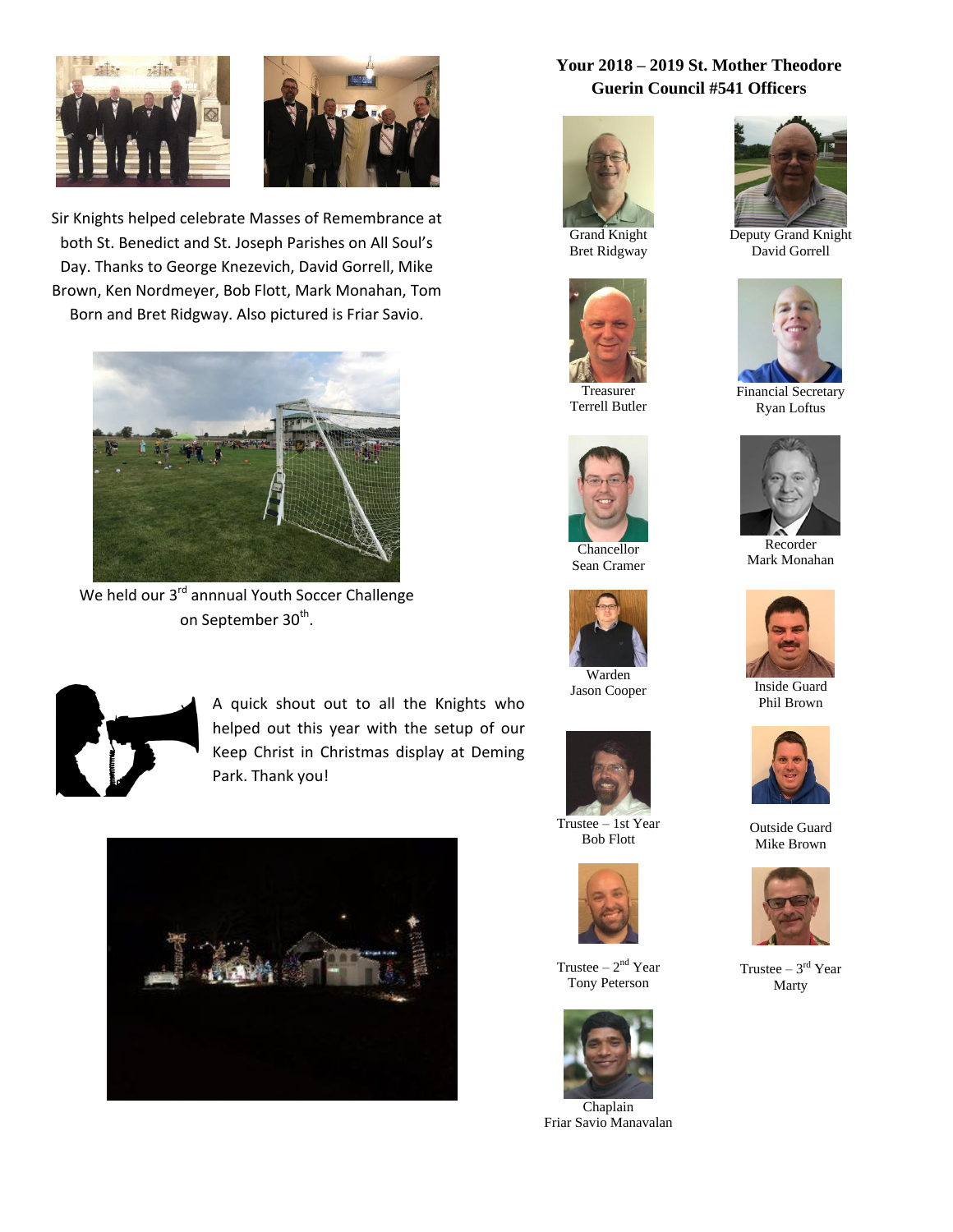# **4th Quarter 2018 Calendar of Events**

## **October 2018**

|    |                  | $\overline{2}$ | 3<br>Soup Kitchen<br>4 <sup>th</sup> Degree | $\overline{\mathbf{4}}$ | 5  | O  |
|----|------------------|----------------|---------------------------------------------|-------------------------|----|----|
|    |                  |                |                                             |                         |    |    |
|    | 8                | 9              | 10                                          | 11                      | 12 | 13 |
|    | Business Meeting |                | Soup Kitchen                                |                         |    |    |
| 14 | 15               | 16             | 17                                          | 18                      | 19 | 20 |
|    |                  |                | Soup Kitchen                                |                         |    |    |
| 21 | 22               | 23             | 24                                          | 25                      | 26 | 27 |
|    | Social Gathering |                | Soup Kitchen                                |                         |    |    |
| 28 | 29               | 30             | 31                                          |                         |    |    |
|    |                  |                | Soup Kitchen                                |                         |    |    |

## **November 2018**

|           |                              |    |                                             |    | $\overline{2}$ | 3                           |
|-----------|------------------------------|----|---------------------------------------------|----|----------------|-----------------------------|
| Δ         | 5<br><b>Business Meeting</b> | 6  | 7<br>Soup Kitchen<br>4 <sup>th</sup> Degree | 8  | 9              | <b>10</b>                   |
| <b>11</b> | 12                           | 13 | 14<br>Soup Kitchen                          | 15 | 16             | 17                          |
| 18        | 19<br>$1st$ Degree           | 20 | 21<br>Soup Kitchen                          | 22 | 23             | 24<br>Park Display<br>Setup |
| 25        | 26                           | 27 | 28<br>Soup Kitchen                          | 29 | 30             |                             |

### **December 2018**

|              |                              |                |                                            |    |                          | Display Setup<br>Xmas Store |
|--------------|------------------------------|----------------|--------------------------------------------|----|--------------------------|-----------------------------|
| $\mathbf{c}$ | 3<br><b>Business Meeting</b> | $\overline{4}$ | 5<br>Soup Kitchen<br>$4th$ Degree          | 6  | 7                        | 8                           |
| 9            | 10                           | 11             | 12<br>Soup Kitchen                         | 13 | 14<br>Christmas<br>Party | 15                          |
| 16           | 17<br>Social Gathering       | 18             | 19<br>Soup Kitchen                         | 20 | 21                       | 22                          |
| 23/30        | 24/31                        | 25             | 26<br>Soup Kitchen<br><b>Gibault Party</b> | 27 | 28                       | 29                          |

**Be Sure to Check our Online Calendar of Events for More Details on Anything Listed on this Calendar**

### **THKofC541.com**